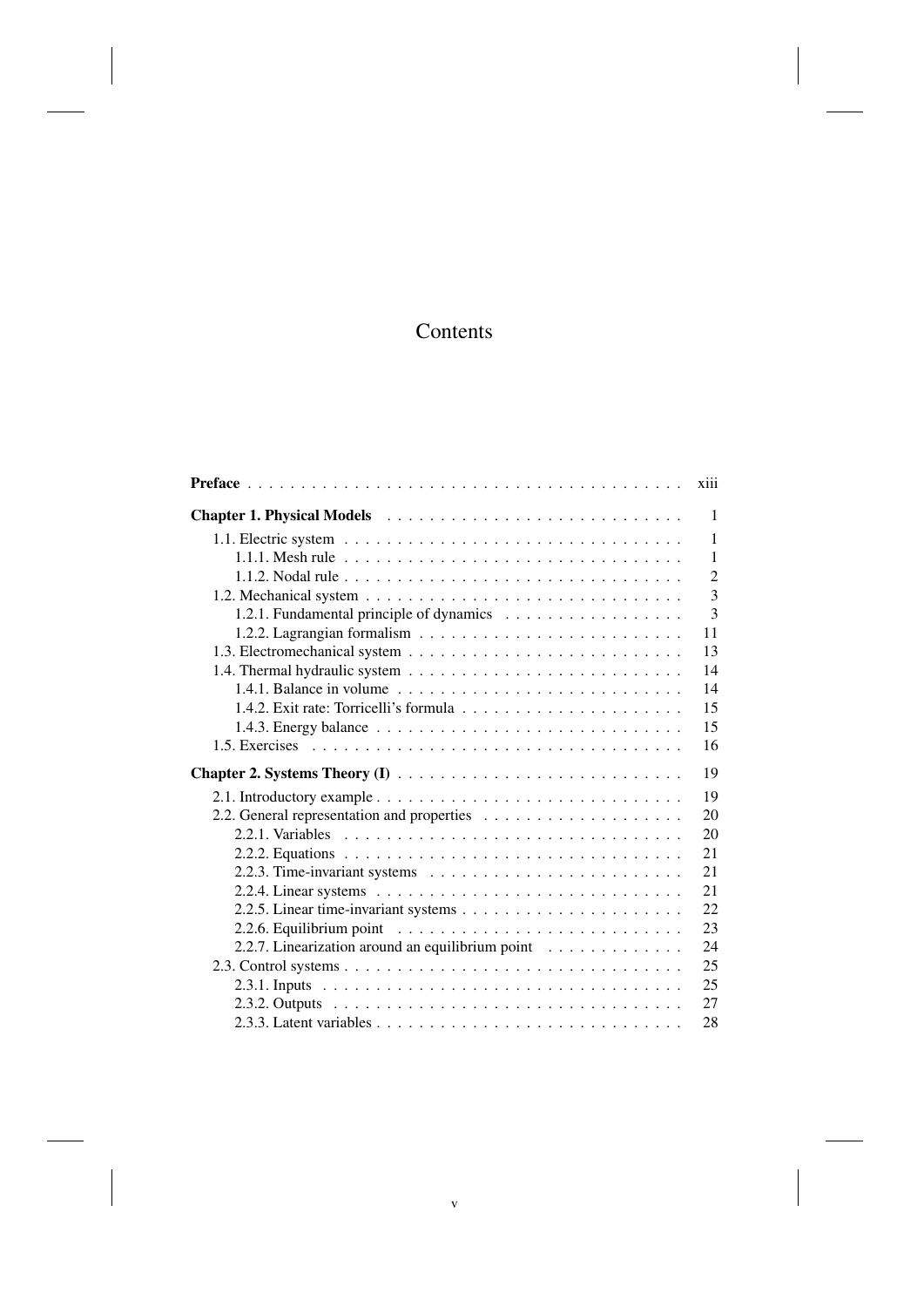# vi Linear Systems

|                                                                                        | 30 |
|----------------------------------------------------------------------------------------|----|
|                                                                                        | 31 |
|                                                                                        | 33 |
| 2.3.7. Poles and order of a system $\dots \dots \dots \dots \dots \dots \dots \dots$   | 33 |
|                                                                                        | 33 |
|                                                                                        | 36 |
|                                                                                        | 36 |
|                                                                                        | 37 |
|                                                                                        | 38 |
|                                                                                        | 39 |
|                                                                                        | 41 |
|                                                                                        | 44 |
| 2.4.7. Transmission poles and zeros at infinity                                        | 46 |
| 2.5. Responses of a control system                                                     | 48 |
| 2.5.1. Input-output operator $\ldots \ldots \ldots \ldots \ldots \ldots \ldots \ldots$ | 48 |
|                                                                                        | 51 |
| 2.5.3. Proper, biproper and strictly proper systems                                    | 51 |
|                                                                                        | 55 |
|                                                                                        | 56 |
|                                                                                        | 56 |
|                                                                                        | 57 |
|                                                                                        | 60 |
|                                                                                        | 61 |
|                                                                                        |    |
|                                                                                        | 63 |
|                                                                                        | 63 |
|                                                                                        | 63 |
|                                                                                        | 64 |
|                                                                                        | 65 |
|                                                                                        | 65 |
|                                                                                        | 65 |
| 3.2.3. Frequency response $\ldots \ldots \ldots \ldots \ldots \ldots \ldots \ldots$    | 67 |
|                                                                                        | 67 |
| 3.2.5. Case of an unstable first-order system                                          | 69 |
|                                                                                        | 70 |
|                                                                                        | 70 |
|                                                                                        | 71 |
|                                                                                        | 75 |
|                                                                                        | 78 |
|                                                                                        | 78 |
| 3.4.2. Decomposition of the transfer function                                          | 79 |
|                                                                                        | 80 |
|                                                                                        | 82 |
|                                                                                        | 85 |
|                                                                                        |    |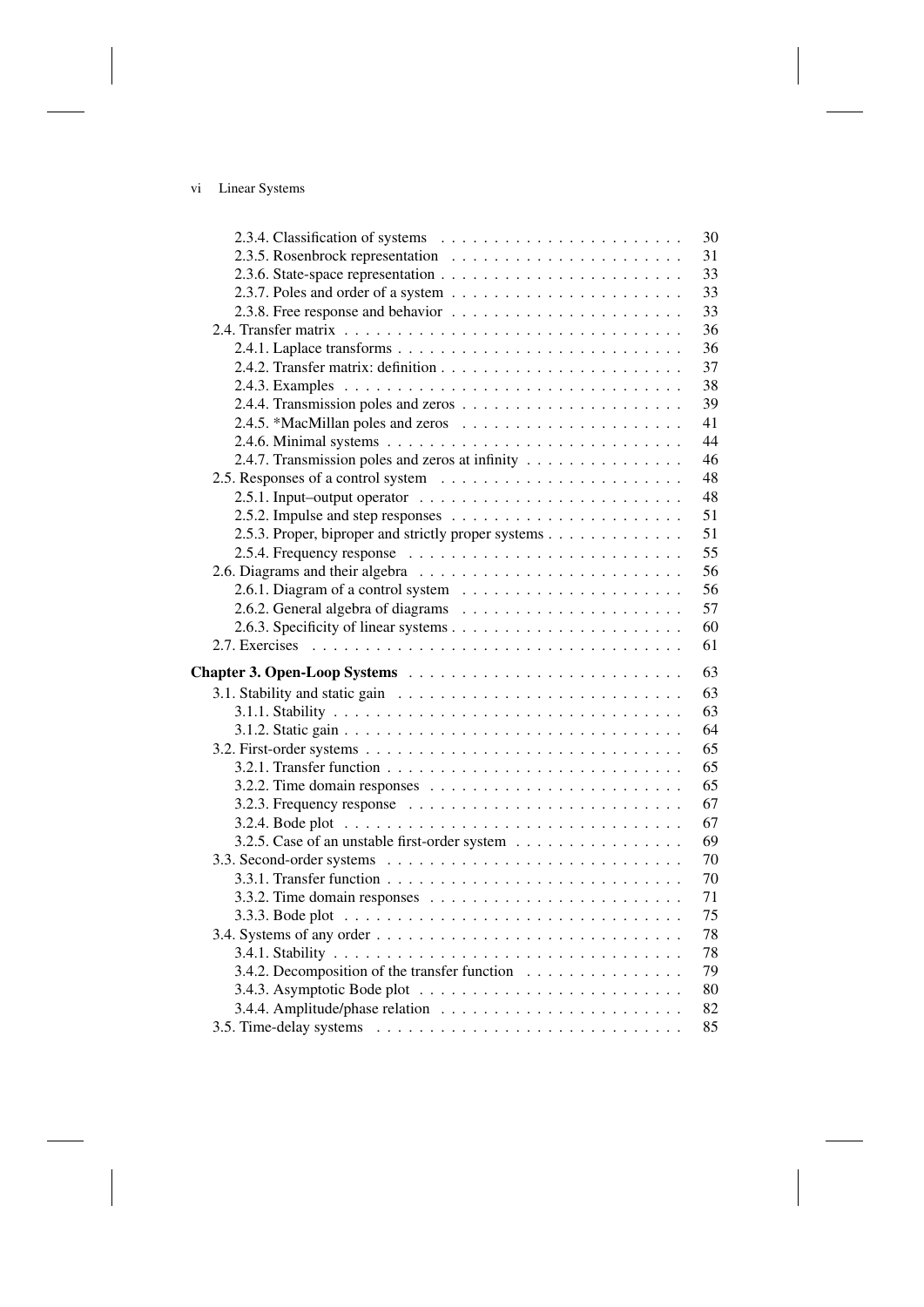### Contents vii

|                                                                                              | 85  |
|----------------------------------------------------------------------------------------------|-----|
|                                                                                              | 86  |
|                                                                                              | 86  |
| 3.5.4. Example: first-order time-delay system                                                | 86  |
| 3.5.5. Approximations of a time-delay system                                                 | 87  |
|                                                                                              | 91  |
|                                                                                              | 95  |
|                                                                                              | 95  |
|                                                                                              | 95  |
|                                                                                              | 95  |
|                                                                                              | 97  |
|                                                                                              | 99  |
|                                                                                              | 103 |
|                                                                                              | 104 |
|                                                                                              | 104 |
|                                                                                              | 105 |
|                                                                                              | 110 |
| 4.2.4. Robustness against neglected dynamics                                                 | 111 |
|                                                                                              | 113 |
|                                                                                              | 114 |
|                                                                                              | 115 |
| 4.2.8. Degradation of robustness/performance trade-off                                       | 116 |
|                                                                                              | 119 |
|                                                                                              | 127 |
| Chapter 5. Compensation and PID Controller                                                   | 129 |
|                                                                                              | 129 |
| 5.1.1. Closed-loop system $\ldots \ldots \ldots \ldots \ldots \ldots \ldots \ldots$          | 129 |
| 5.1.2. Closed-loop equations and static error                                                | 129 |
|                                                                                              | 131 |
| 5.2.1. Characteristics of a lead compensator                                                 | 131 |
|                                                                                              | 132 |
| 5.2.3. PD controller $\ldots \ldots \ldots \ldots \ldots \ldots \ldots \ldots \ldots \ldots$ | 134 |
|                                                                                              | 135 |
|                                                                                              | 135 |
|                                                                                              | 136 |
|                                                                                              | 138 |
| 5.4.1. Integral action and lead compensator                                                  | 138 |
| 5.4.2. Classic form of a PID controller $\ldots \ldots \ldots \ldots \ldots \ldots$          | 139 |
|                                                                                              | 142 |
|                                                                                              |     |
|                                                                                              | 143 |
| 6.1. Structure and implementation of an RST controller                                       | 143 |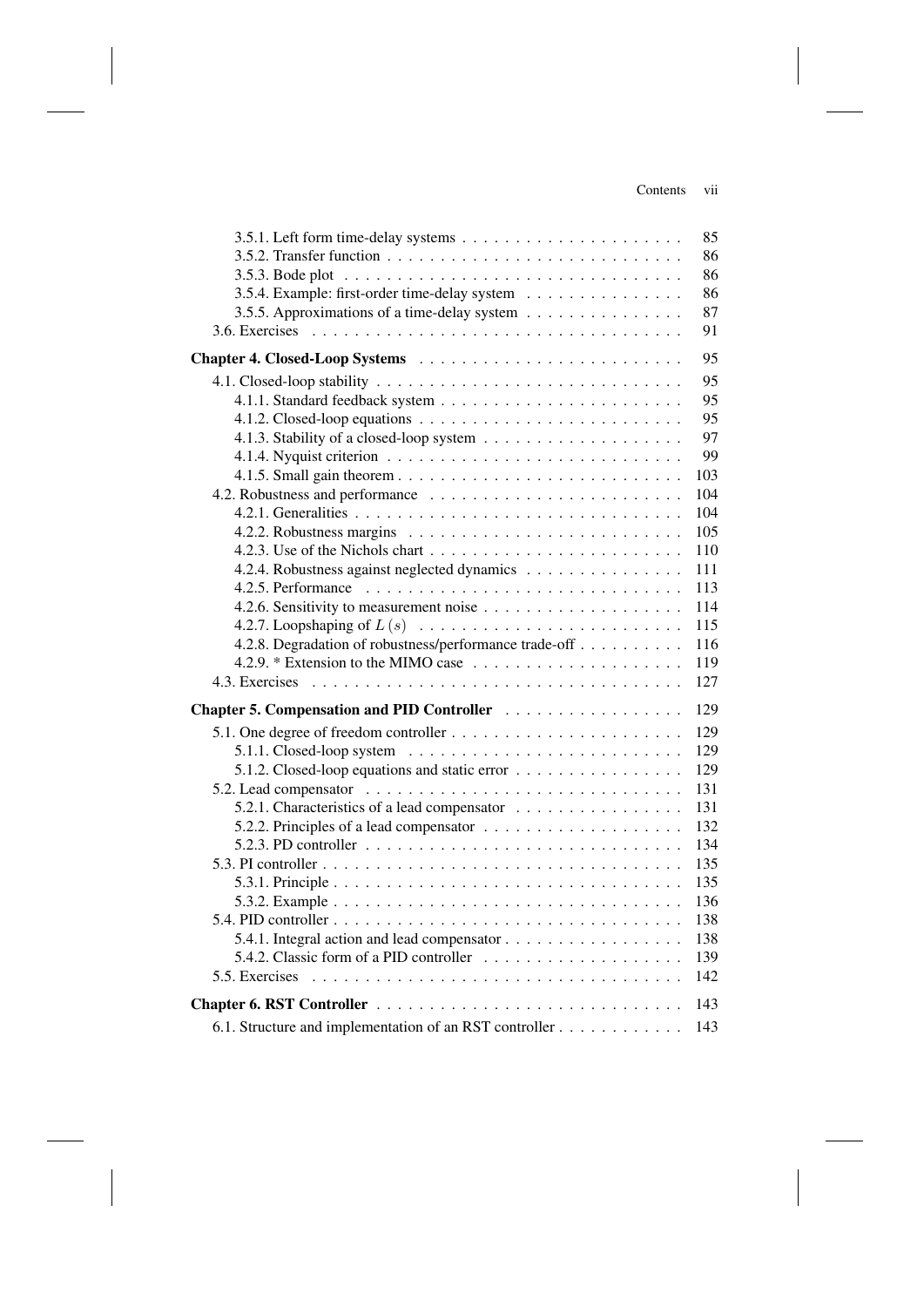| viii | Linear Systems |  |
|------|----------------|--|
|------|----------------|--|

|                                                                                            | 145 |
|--------------------------------------------------------------------------------------------|-----|
|                                                                                            | 145 |
|                                                                                            | 146 |
|                                                                                            | 146 |
|                                                                                            | 146 |
|                                                                                            | 147 |
|                                                                                            | 147 |
| 6.3.4. Problem resolution $\ldots \ldots \ldots \ldots \ldots \ldots \ldots \ldots \ldots$ | 148 |
|                                                                                            | 150 |
|                                                                                            | 156 |
|                                                                                            | 162 |
|                                                                                            | 162 |
|                                                                                            | 162 |
|                                                                                            | 163 |
|                                                                                            | 164 |
|                                                                                            | 164 |
|                                                                                            | 166 |
|                                                                                            | 167 |
|                                                                                            | 171 |
|                                                                                            |     |
|                                                                                            | 175 |
|                                                                                            | 176 |
| 7.1.1. *The notion of a linear system $\dots \dots \dots \dots \dots \dots \dots$          | 176 |
|                                                                                            | 176 |
|                                                                                            | 178 |
|                                                                                            | 182 |
|                                                                                            | 186 |
|                                                                                            | 189 |
| 7.2.1. Invariant zeros and transmission zeros                                              | 189 |
|                                                                                            | 190 |
|                                                                                            | 191 |
|                                                                                            | 192 |
|                                                                                            | 192 |
| 7.2.6. Relationships between poles and zeros                                               | 194 |
|                                                                                            | 195 |
|                                                                                            | 197 |
|                                                                                            | 197 |
|                                                                                            | 197 |
|                                                                                            | 202 |
|                                                                                            | 209 |
|                                                                                            | 210 |
|                                                                                            | 210 |
|                                                                                            | 211 |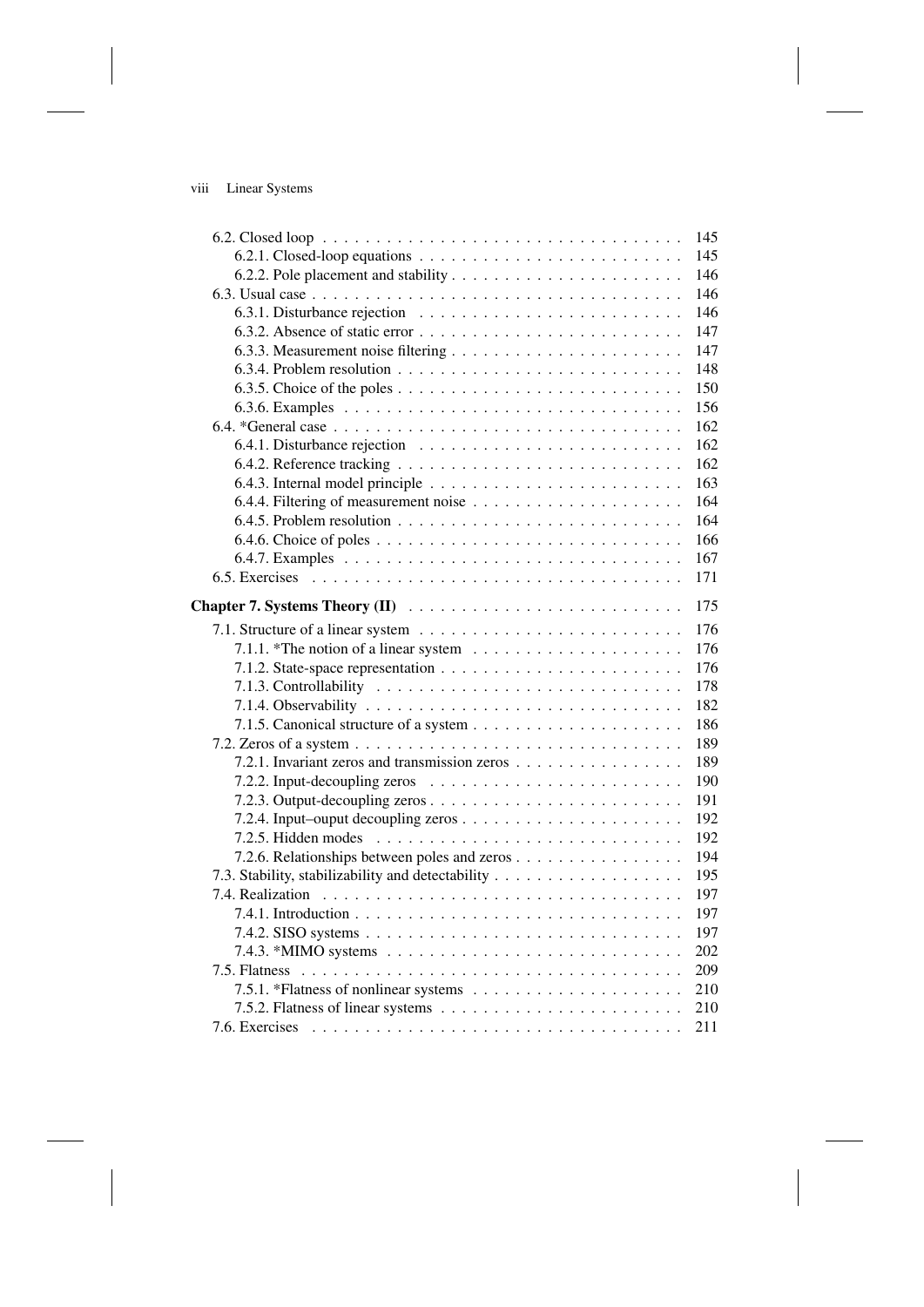### Contents ix

|                                                                                              | 217 |
|----------------------------------------------------------------------------------------------|-----|
|                                                                                              | 217 |
|                                                                                              | 217 |
|                                                                                              | 219 |
| 8.1.3. Choice of the pole placement in the SISO case                                         | 223 |
| 8.1.4. *Choice of the pole placement in the MIMO case                                        | 224 |
|                                                                                              | 237 |
|                                                                                              | 237 |
| 8.2.2. Feedback control in the presence of disturbances                                      | 237 |
|                                                                                              | 238 |
| 8.2.4. Resolution of the dynamic problem                                                     | 239 |
| 8.3. *Internal model principle                                                               | 243 |
|                                                                                              | 243 |
|                                                                                              | 245 |
| 8.4. Exercises                                                                               | 248 |
|                                                                                              | 251 |
|                                                                                              |     |
|                                                                                              | 251 |
|                                                                                              | 251 |
|                                                                                              | 253 |
| 9.1.3. State feedback/observer synthesis and RST controller                                  | 255 |
|                                                                                              | 257 |
| 9.2. State feedback/observer synthesis with integral action                                  | 264 |
|                                                                                              | 264 |
|                                                                                              | 265 |
|                                                                                              | 267 |
|                                                                                              | 275 |
|                                                                                              | 275 |
| 9.3.2. General formalism $\ldots \ldots \ldots \ldots \ldots \ldots \ldots \ldots \ldots$    | 277 |
| 9.4. Exercises                                                                               | 279 |
|                                                                                              | 281 |
|                                                                                              | 281 |
|                                                                                              | 281 |
| 10.2.1. Discretization of a signal $\ldots \ldots \ldots \ldots \ldots \ldots \ldots \ldots$ | 281 |
|                                                                                              | 282 |
|                                                                                              | 282 |
|                                                                                              | 283 |
|                                                                                              | 284 |
|                                                                                              | 288 |
|                                                                                              | 289 |
|                                                                                              | 289 |
|                                                                                              | 290 |
|                                                                                              | 291 |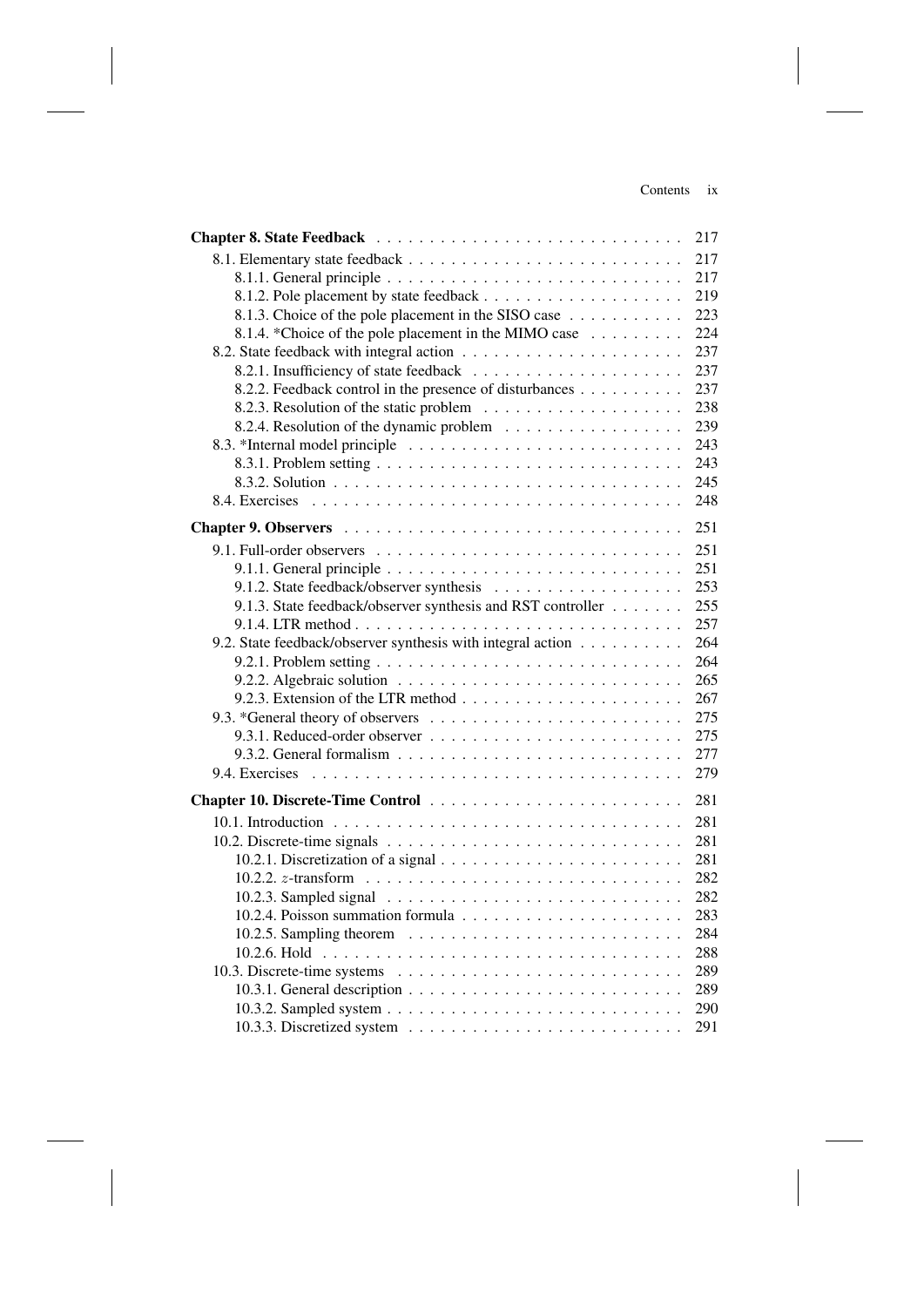# x Linear Systems

| 10.3.4. State-space representation of a discrete-time system                                 | 293 |
|----------------------------------------------------------------------------------------------|-----|
| 10.3.5. Calculation of the state of a discretized system                                     | 295 |
| 10.4. Structural properties of discrete-time systems                                         | 296 |
|                                                                                              | 296 |
|                                                                                              | 297 |
|                                                                                              | 301 |
|                                                                                              | 304 |
|                                                                                              | 304 |
|                                                                                              | 306 |
|                                                                                              | 306 |
|                                                                                              | 308 |
| 10.5.3. *Intrinsic definition of a pseudocontinuous system                                   | 310 |
| 10.5.4. Structural properties of pseudocontinuous systems                                    | 313 |
|                                                                                              | 313 |
|                                                                                              | 313 |
|                                                                                              | 313 |
| 10.6.3. Passage through a pseudocontinuous system                                            | 314 |
|                                                                                              | 319 |
|                                                                                              | 321 |
|                                                                                              | 321 |
| 11.1.1. Moments of order 1 and 2 $\ldots \ldots \ldots \ldots \ldots \ldots \ldots$          | 322 |
|                                                                                              | 322 |
|                                                                                              | 325 |
|                                                                                              | 326 |
|                                                                                              | 329 |
|                                                                                              | 331 |
|                                                                                              | 331 |
|                                                                                              | 331 |
|                                                                                              | 340 |
| 11.2.4. Output Error method and ARMAX method                                                 | 342 |
| 11.2.5. Consistency of the estimator and residues                                            | 344 |
|                                                                                              | 347 |
|                                                                                              | 356 |
|                                                                                              | 356 |
| 11.3.2. Consistency of estimator in the direct approach                                      | 360 |
| 11.3.3. A third path $\ldots \ldots \ldots \ldots \ldots \ldots \ldots \ldots \ldots \ldots$ | 363 |
|                                                                                              | 365 |
|                                                                                              |     |
|                                                                                              | 369 |
|                                                                                              | 369 |
|                                                                                              | 369 |
|                                                                                              | 371 |
|                                                                                              | 374 |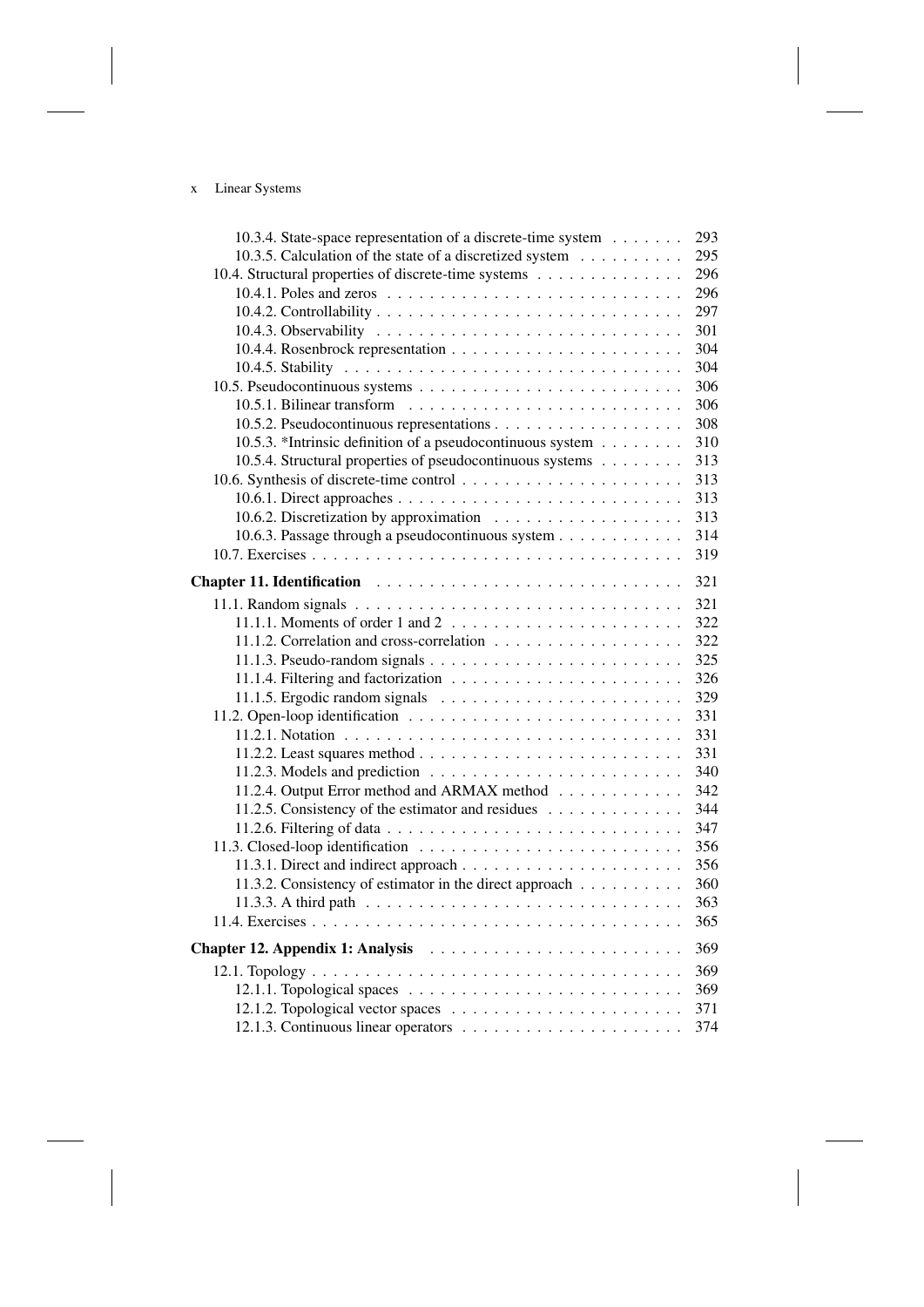### Contents xi

|                                                              | 375 |
|--------------------------------------------------------------|-----|
|                                                              | 375 |
|                                                              | 377 |
|                                                              | 380 |
|                                                              | 387 |
| 12.3.1. Fourier transforms of distributions                  | 387 |
|                                                              | 389 |
|                                                              | 393 |
|                                                              | 394 |
|                                                              | 401 |
| 12.4. Functions of one complex variable                      | 404 |
|                                                              | 404 |
|                                                              | 406 |
|                                                              | 408 |
|                                                              | 412 |
|                                                              | 416 |
|                                                              | 417 |
|                                                              | 417 |
| 12.5.2. Linear differential equations: constant coefficients | 421 |
| 12.6. Functions of several variables; optimization           | 428 |
|                                                              | 428 |
|                                                              | 429 |
|                                                              | 429 |
|                                                              | 430 |
|                                                              | 432 |
|                                                              | 438 |
|                                                              | 438 |
|                                                              | 439 |
|                                                              | 443 |
|                                                              |     |
|                                                              | 447 |
|                                                              | 447 |
|                                                              | 447 |
|                                                              | 450 |
|                                                              | 453 |
|                                                              | 455 |
|                                                              | 460 |
|                                                              | 463 |
| 13.2.1. Invertible matrices over principal ideal domains     | 463 |
|                                                              | 463 |
| $13.2.3$ . Smith form                                        | 464 |
|                                                              | 468 |
|                                                              | 469 |
|                                                              | 470 |